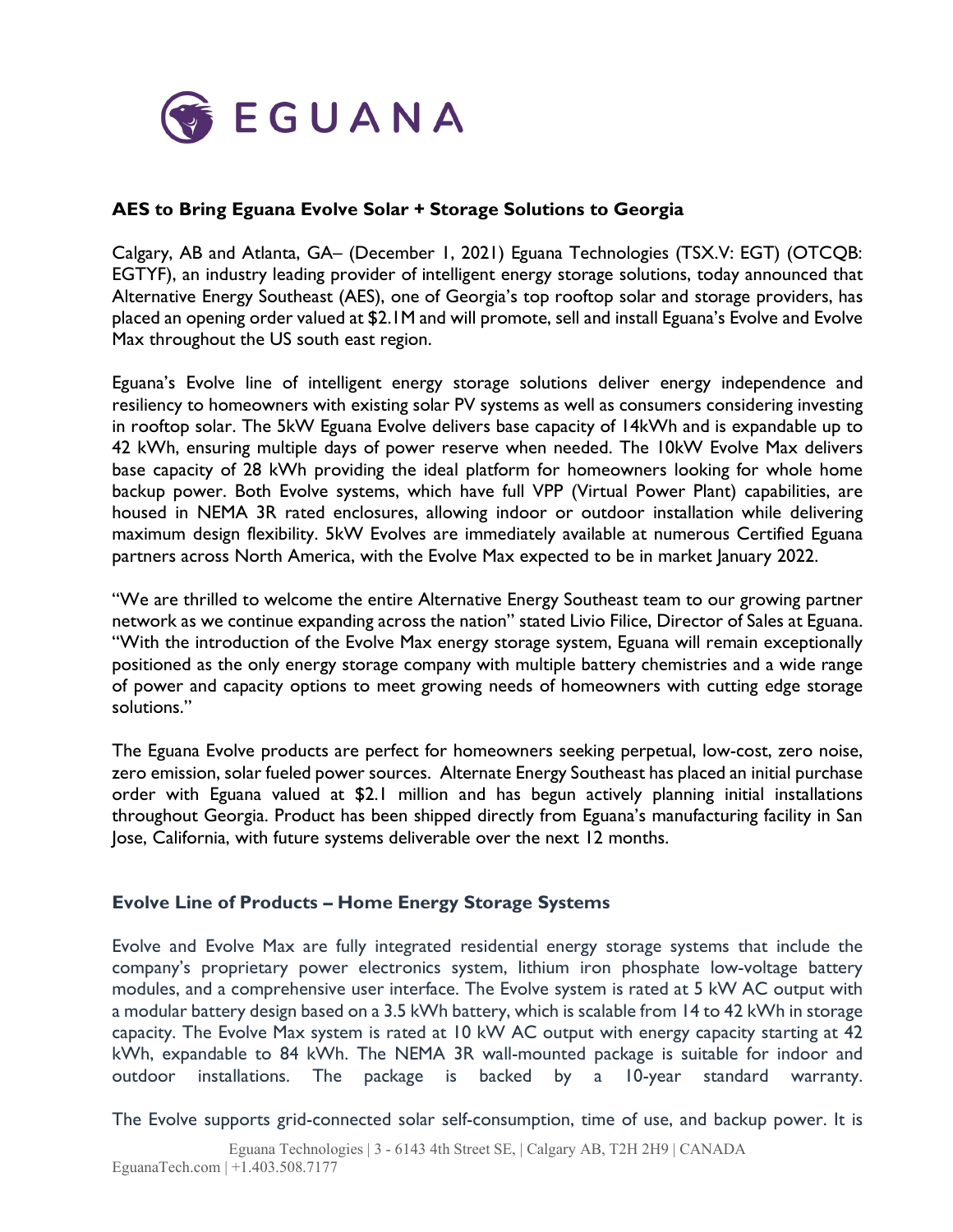

now available in the United States and in Caribbean markets, with certification standards matching UL1741, California's Rule 21, and Hawaii's Rule 14H.

### **Interested parties may contact:**

Eguana Technologies Livio Filice Director of Global Sales [Livio.Filice@EguanaTech.com](mailto:Livio.Filice@EguanaTech.com) +1.905.929.7522

## **About Eguana Technologies Inc.**

Based in Calgary, Alberta Canada, Eguana Technologies (EGT: TSX.V) (OTCQB: EGTYF) designs and manufactures high performance residential and commercial energy storage systems. Eguana has two decades of experience delivering grid edge power electronics for fuel cell, photovoltaic and battery applications, and delivers proven, durable, high quality solutions from its high capacity manufacturing facilities in Europe and North America.

With thousands of its proprietary energy storage inverters deployed in the European and North American markets, Eguana is one of the leading suppliers of power controls for solar selfconsumption, grid services and demand charge applications at the grid edge.

To learn more, visit [www.EguanaTech.com](http://www.eguanatech.com/) or follow us on Twitter @EguanaTech

| <b>Company Inquiries</b>      |
|-------------------------------|
| Justin Holland                |
| CEO, Eguana Technologies Inc. |
| $+1.416.728.7635$             |
| Justin.Holland@EguanaTech.com |

#### **Forward Looking Information**

The reader is advised that some of the information herein may constitute forward-looking statements within the meaning assigned by National Instruments 51-102 and other relevant securities legislation. In particular, we include: statements pertaining to the value of our power controls to the energy storage market and statements concerning the use of proceeds and the Company's ability to obtain *necessary approvals from the TSX Venture Exchange.*

Eguana Technologies | 3 - 6143 4th Street SE, | Calgary AB, T2H 2H9 | CANADA EguanaTech.com | +1.403.508.7177